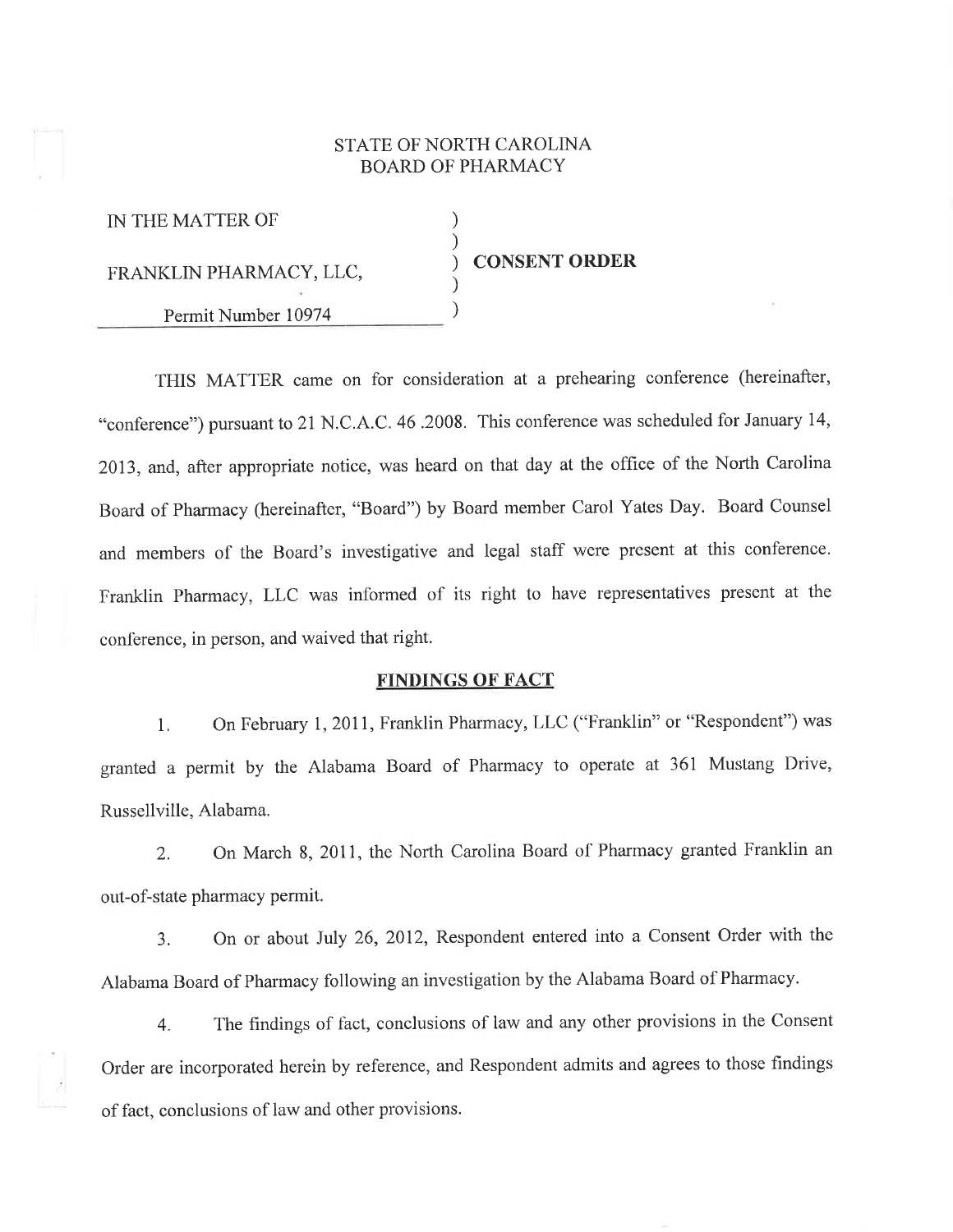5. The Consent Order provided for a fine to be paid by Respondent, among other provisions.

#### CONCLUSIONS OF LAW

Based on the above findings, the Board concludes as a matter of law:

1. Respondent Franklin Pharmacy, LLC violated N.C. Gen. Stat. \$ 90-85,38(a)(6).

2. Respondent admits that the conduct in this matter constitutes sufficient grounds for disciplinary action on its permit under N.C. Gen. Stat.  $\S 90-85.38$ .

Based upon the foregoing, and with the consent of the parties, IT IS THEREFORE ORDERED that the permit of Respondent Franklin Pharmacy, LLC, is hereby disciplined as

follows:

- 1. Respondent's permit is hereby REPRIMANDED;
- 2. Respondent shall maintain full compliance with the Alabama Board of Pharmacy's Consent Order, as well as this Consent Order;
- 3. Respondent shall cooperate with the Board, its attorneys, investigators and other representatives in any investigation and compliance with the provisions of this Consent Order;
- 4. Respondent shall violate no laws governing the practice of pharmacy or the distribution of devices or medical equipment; and
- 5. Respondent shall violate no rules and regulations of the Board.

If Respondent fails to comply with any terms or conditions of this Order, Respondent may be subject to additional disciplinary action by the Board.

2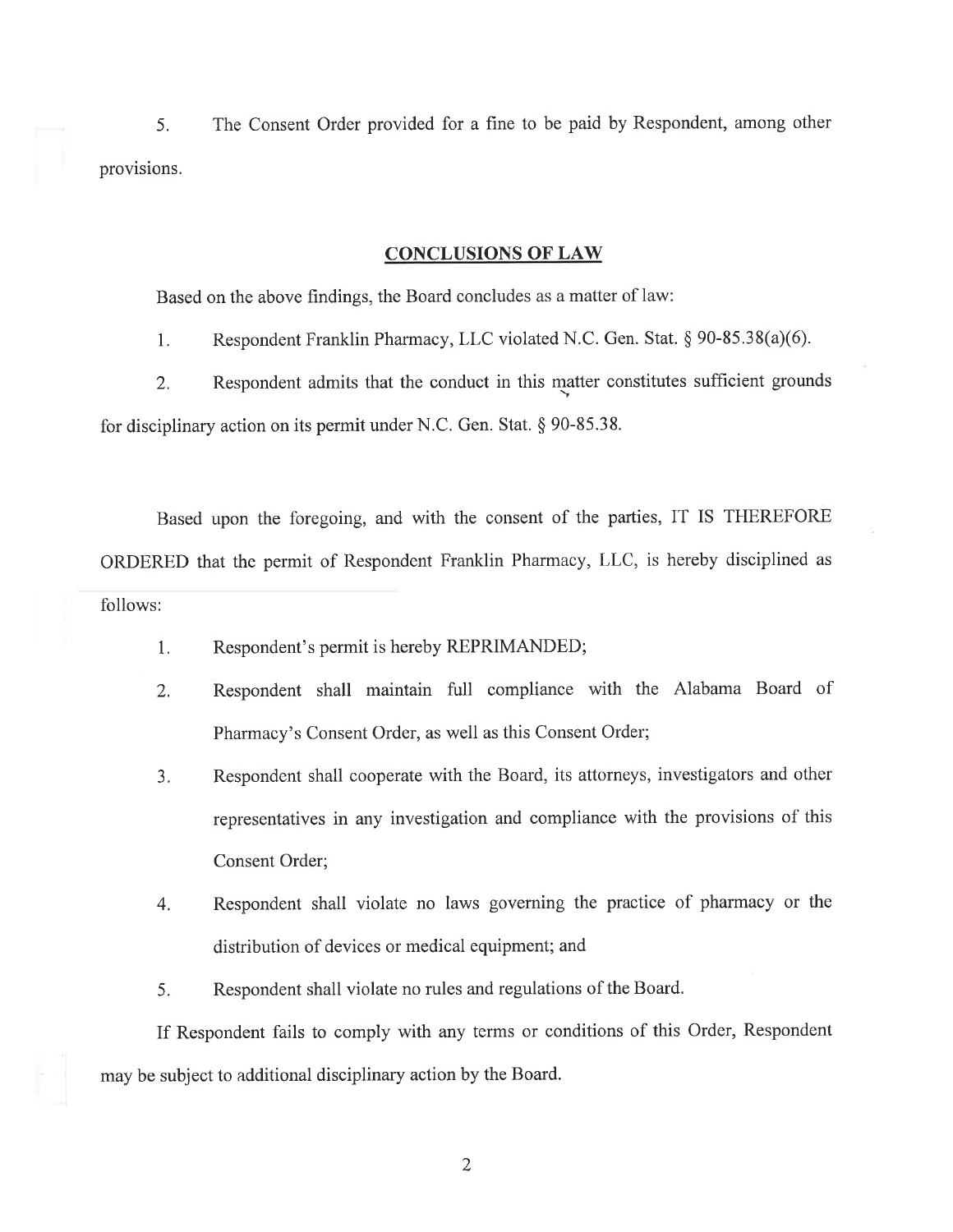

# NORTH CAROLINA BOARD OF PHARMACY

 $By:$ Jack W. Campbell, IV<br>Executive Director